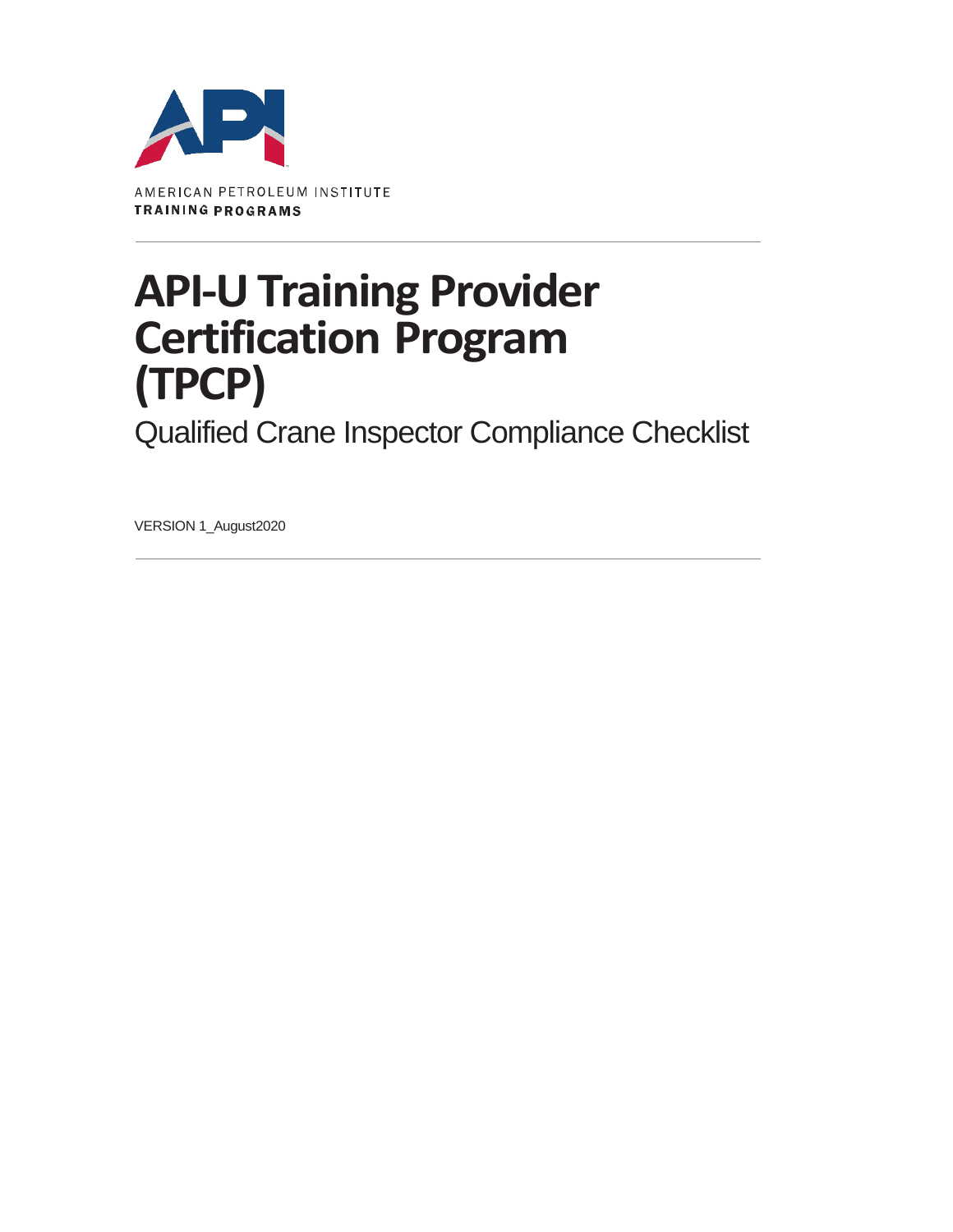All API-U Approved courses through TPCP should include Hand Signals and Wire Rope Knowledge and Understanding. Course Materials must illustrate the following (**disregard if this section was filled out with another course compliance checklist**):

| Compliance<br>Check |                                                         | <b>Course Content and Testing</b>                                            | <b>Notes</b> |
|---------------------|---------------------------------------------------------|------------------------------------------------------------------------------|--------------|
|                     |                                                         | Identification and testing of test the student's ability to understand and   |              |
|                     |                                                         | perform the basic hand signals in this standard for the purposes of API 2D.  |              |
|                     |                                                         | A thorough understanding of wire rope construction and its: construction     |              |
|                     |                                                         | effects on performance and applications, construction factors causing rope   |              |
|                     |                                                         | deterioration.                                                               |              |
|                     | Testing of wire rope inspection responsibility          |                                                                              |              |
|                     | Testing of wire rope manufacturing                      |                                                                              |              |
|                     | Testing of wire rope terminology                        |                                                                              |              |
|                     | Practical assessment of steel wire rope characteristics |                                                                              |              |
|                     |                                                         | Testing of wire rope deterioration including rope terminations/end fittings, |              |
|                     |                                                         | good, bad, and indifferent                                                   |              |
|                     |                                                         | Testing of wire rope inspection/examination procedures                       |              |
|                     |                                                         | Testing of discard/retirement criteria                                       |              |
|                     |                                                         | Understanding of record keeping and reports                                  |              |
|                     |                                                         | Identification of damaged/failed wire ropes                                  |              |
|                     |                                                         |                                                                              |              |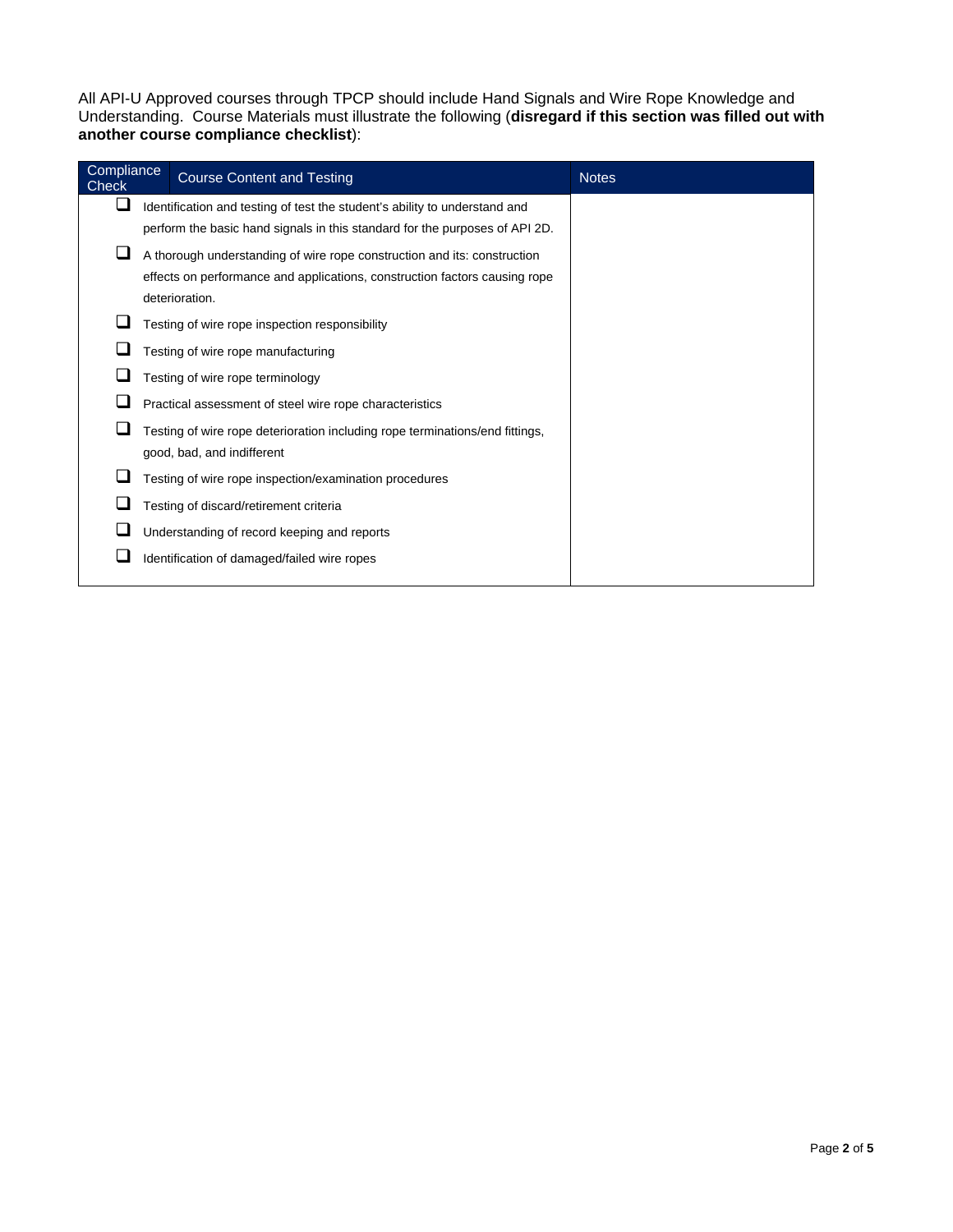## **Qualified Crane Inspector Training**

Qualified crane inspectors shall be trained as follows on the type of cranes they will inspect.

- Maintenance and troubleshooting of non-mechanical functions to include both hydraulic and electric.
- Maintenance and troubleshooting of mechanical functions (e.g. friction).

The following shall be included as requirements for qualified crane inspector training.

Classroom-type sessions with written and practical exercise examinations on the type of crane to be inspected by the qualified crane inspector.

- Such classroom-type sessions and examinations shall cover all major crane components; the operational and maintenance procedures appropriate for the type and rated capacity of crane to be operated; and all major issues and guidelines addressed in this document.
- Training shall also cover hoist overhaul and troubleshooting, structural aspects of offshore cranes, knowledge of structural critical components inspection area's and applicable local regulatory requirements.

| Compliance<br><b>Check</b>                                                                                                                                                                                                                                                                                     |          | <b>Course Content</b>                                                                                                                                                                                                                                                                                                                                                                                                                                                | <b>Notes</b> |  |  |  |  |
|----------------------------------------------------------------------------------------------------------------------------------------------------------------------------------------------------------------------------------------------------------------------------------------------------------------|----------|----------------------------------------------------------------------------------------------------------------------------------------------------------------------------------------------------------------------------------------------------------------------------------------------------------------------------------------------------------------------------------------------------------------------------------------------------------------------|--------------|--|--|--|--|
| Complete covering of all information within API 2D, and the appropriate section objectives to include the following<br>objectives related to relative API 2C edition(s) (as applicable for when the crane was manufactured) for offshore<br>pedestal mounted cranes, as appropriate for the type of crane used |          |                                                                                                                                                                                                                                                                                                                                                                                                                                                                      |              |  |  |  |  |
| ❏<br>$\Box$<br>$\Box$<br>$\Box$<br>❏<br>$\Box$<br>$\Box$<br>$\Box$<br>$\Box$<br>□<br>⊔                                                                                                                                                                                                                         | Controls | Critical components<br>API 2C definitions<br>Crane rated loads<br>Crane ratings<br>Allowable stresses<br>Design authentication and testing<br>Critical rigging components<br>Boom, load hoist, and telescoping boom components<br>Swing mechanism<br>Power plant<br>Cabs and enclosures<br>Miscellaneous requirements and equipment<br>Welding of critically stressed components<br>Nondestructive examination (NDE) of critical components;                         |              |  |  |  |  |
| Familiarize students with typical problems encounter in crane maintenance, troubleshooting and inspection for<br>offshore pedestal mounted cranes as appropriate for the type of crane used and knowledge, to include"                                                                                         |          |                                                                                                                                                                                                                                                                                                                                                                                                                                                                      |              |  |  |  |  |
| $\sqcup$                                                                                                                                                                                                                                                                                                       | -        | Mechanical and non-mechanical cranes (general):<br>load charts/information charts (correct and configure to crane)<br>importance of following manufacturer's recommendations<br>safety factors involved<br>hoists<br>structural aspects of offshore cranes<br>structurally critical components<br>critical inspection areas<br>applicable local regulatory requirements<br>basic knowledge of nondestructive examination (NDE) such as (dye<br>penetrant procedures) |              |  |  |  |  |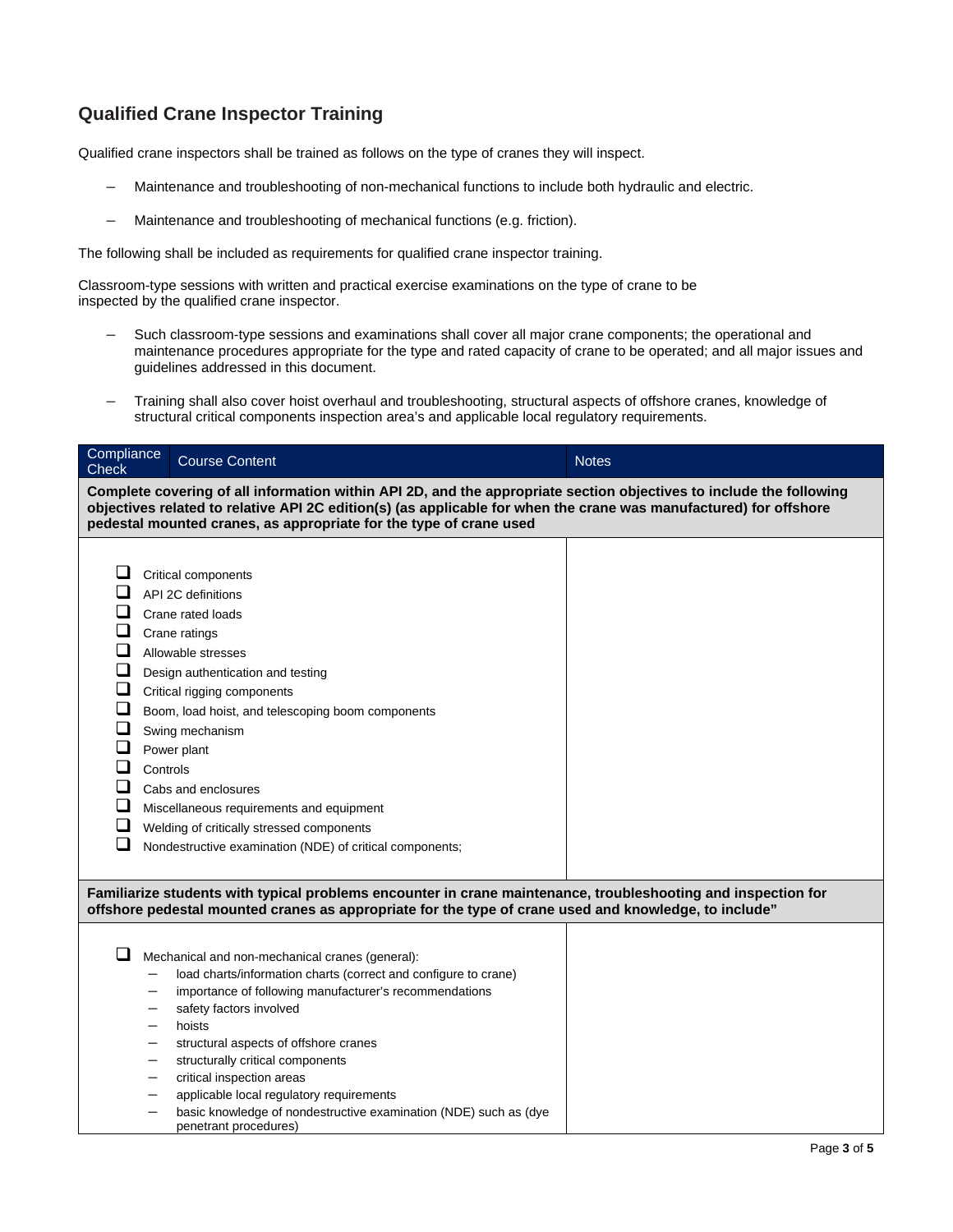|   |        | what records are to be reviewed and maintained in accordance with<br>API 2D   |
|---|--------|-------------------------------------------------------------------------------|
|   |        | how to review completed repair records and status of any open<br>repairs      |
|   |        | knowledge and demonstration of measurement tools usage                        |
|   |        | crane safety systems                                                          |
|   |        | power plant (prime mover)                                                     |
|   |        | boom inspection                                                               |
|   |        | lubrication application and inspection (hydraulic, gear oil and<br>greases)   |
|   |        | emergency load lowering procedures (as applicable)                            |
| ப | above: | Non-mechanical (specific basic hydraulic), inclusive of those specified       |
|   |        | hydraulic terminology                                                         |
|   |        | transmission of force and energy                                              |
|   |        | simple hydraulic system                                                       |
|   |        | operation at the suction side of pump                                         |
|   |        | actuators                                                                     |
|   |        | luffing cylinders                                                             |
|   |        | check valves, accumulators                                                    |
|   |        | flow control values                                                           |
|   |        | directional control values                                                    |
|   |        | pressure control values                                                       |
|   |        | pilot operated pressure control valve                                         |
|   |        | different types of pumps                                                      |
|   |        | hydraulic motors                                                              |
|   |        | reservoirs, coolers, and filters                                              |
|   |        | hydraulic symbols and schematic drawings                                      |
|   |        | knowledge of hoses and fittings                                               |
|   |        | Non-mechanical (specific basic electric), inclusive of those specified above: |
|   | -      | electrical symbols and schematic drawings                                     |
|   |        | basic electrical terminology                                                  |
|   |        | all applicable motors, controls, and panels                                   |
|   |        | Mechanical (specific basic friction), inclusive of those specified above:     |
|   | -      | mechanical terminology                                                        |
|   |        | swing lock and brake                                                          |
|   |        | vertical and horizontal swing shaft and bevel gear boxes                      |
|   |        | applicable hook roller assemblies                                             |
|   |        | upper and lower reduction gear cases                                          |
|   |        | all hoist brakes and clutches                                                 |
|   |        | clutch assemblies                                                             |
|   |        | all applicable drum brakes                                                    |
|   |        | boom hoist pawl                                                               |
|   |        | chain case and pump                                                           |
|   |        | applicable operational function controls and systems                          |
|   |        | bearing-gear-shaft and housing inspection                                     |
|   |        |                                                                               |